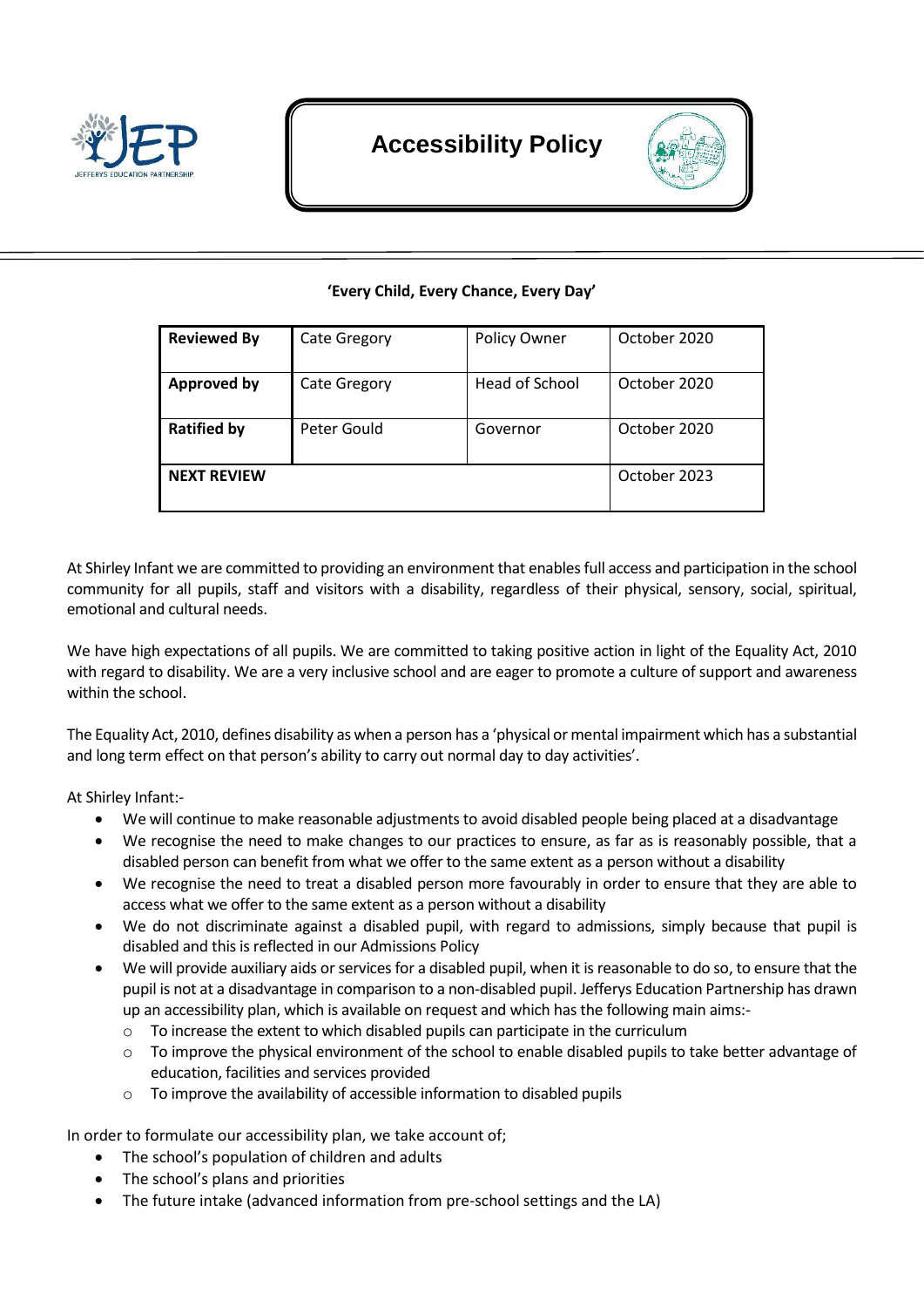- Audit of the school's strengths and weaknesses in working with disabled pupils, including attendance and exclusion data, access to areas of the curriculum, participation in after school clubs and school visits, access to parts of the school
- Staff awareness of Equalities legislation
- Staff knowledge and skills of needs of disabled pupils
- School policies and practices e.g. related to the administration of medicines, time-tabling, anti-bullying policy, school visits and teaching and learning
- The physical environment of the school
- The curriculum
- How information is provided for disabled pupils
- Outcomes for disabled pupils including end of key stage results and achievements in extracurricular activities
- The views and aspirations of disabled pupils and their families
- The views and aspirations of other disabled people or voluntary organisations
- The priorities of our Academy and the local authority
- Inclusion leader is responsible for accessing additional support from specialist professional where necessary

## **Other facilities / provision, including access to information**

- Can do ethos and positive approach
- Open door policy
- Health care plans
- All staff are epipen trained
- Teaching staff experienced and trained to support children with ASC/D.
- Annual training for teacher and TA to personalise learning for each child
- Staff training by Inclusion Leader and SENDco, includes training for trainee teachers and support staff
- Family support Worker
- Letters available at request in large print.
- Parent Forum meet with SLT 3 times a year
- Parents coffee mornings where parents meet half termly with Family support worker Parent Corner
- Small speech intervention groups and 1:1 speech support.
- Audit of environments
- Annual disability survey analysed and action plan

This policy works in conjunction with our Equal Opportunities Policy which is designed to ensure that all pupils, including those with special educational needs and disabilities, have appropriate access to all of the opportunities available to any member of the school community. The school operates with the belief that all pupils' education and experience at school is enhanced by the inclusion of pupils with diverse abilities, social and cultural backgrounds, and varying needs in line with the Special Educational Needs and Disability Code of Practice: 0‐25 that came into force in September 2014.

This policy should be read in conjunction with any relevant Jefferys Education Partnership Accessibility Plan. Please ask if you need further information.